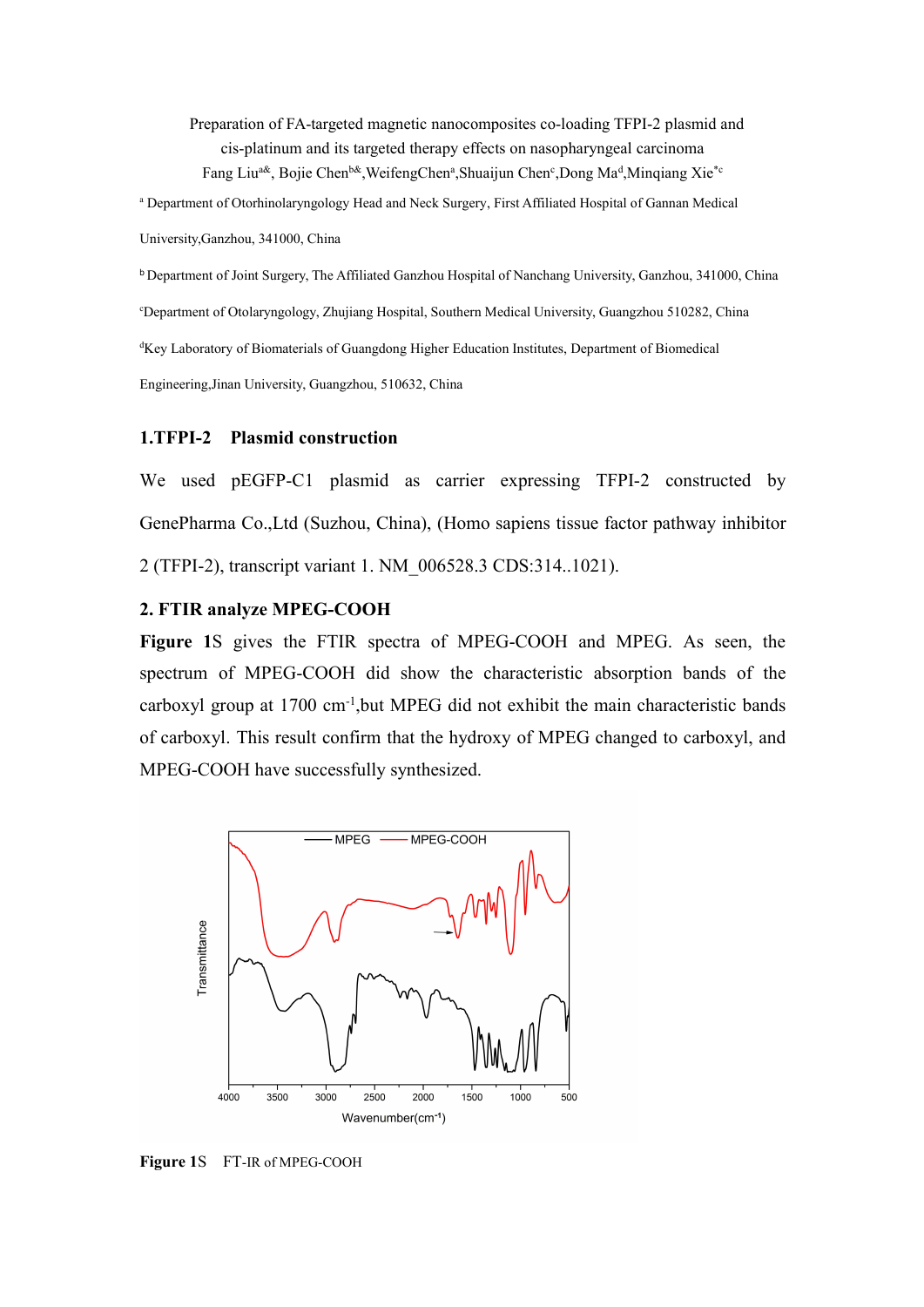## 3.**Particle sizes and potential Zeta of FA- MPEG-PEI and MNP**

**Figure 2**S shown the particle sizes and potential Zeta of FA- MPEG-PEI and MNP, laser particle detector tested FA- MPEG-PEI particle size was 21.6 nm, Zeta potential was +9.42 mV; MNP particle size was 163.0nm, Zeta potential was -26.2 mV. FA-MPEG-PEI Zeta potential diagram appears two peaks at +10.4 mV and -7.51 mV respectively, indicating FA located at the surfaces of FA- MPEG-PEI. Therefore we can deduce that FA appears at the microsphere surface of microsphere mixtures, which play a molecule targeting function. After mixed, FA-MNP nanoparticles of diameter were 151 nm and Zeta potential was +15. 4mV,which showed in the text.



**Figure 2S** Particle sizes and zeta potentials of FA-MPEG-PEI and MNP